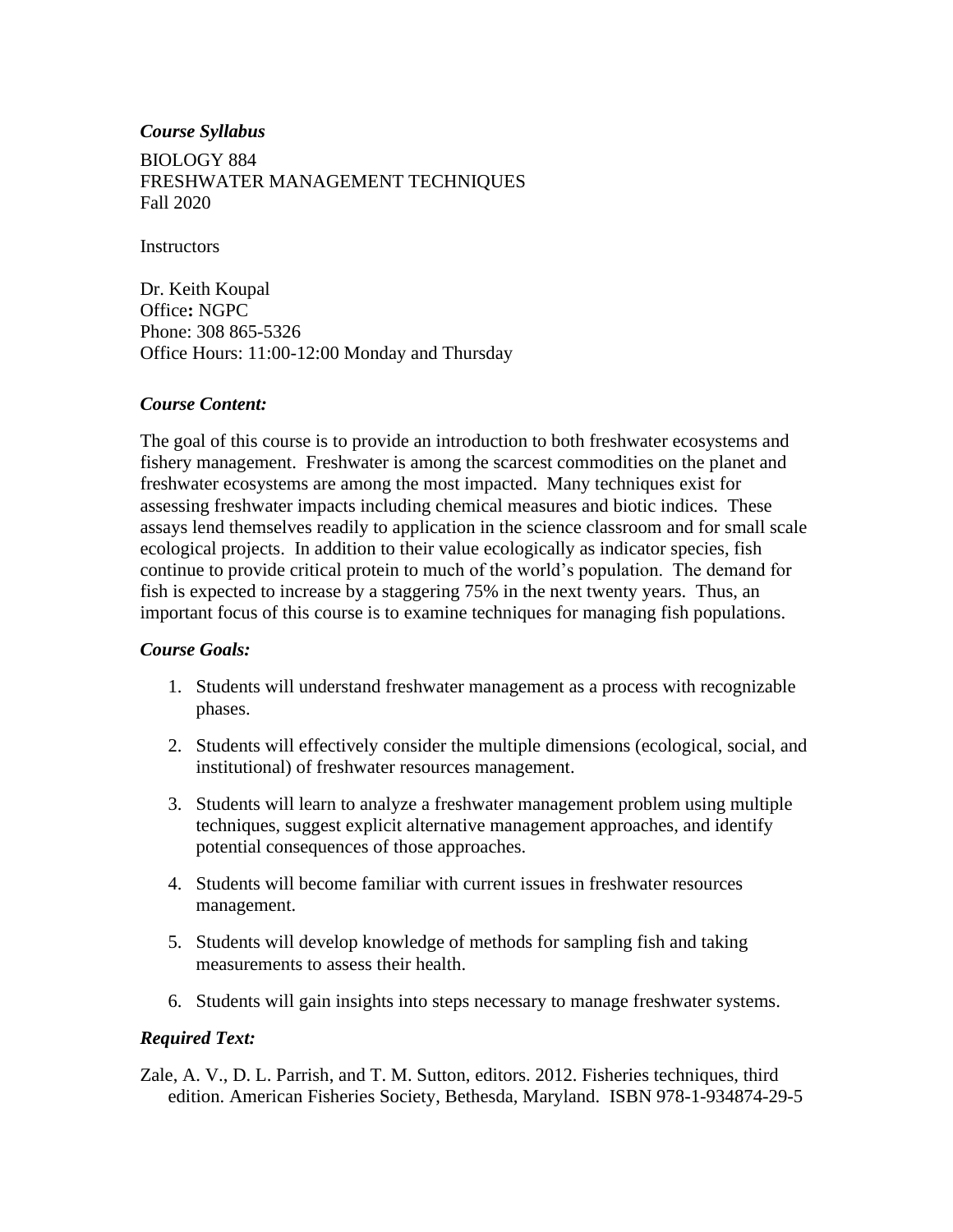# **Grades and Grading**

| Reports $(75$ each)                 | 150 |
|-------------------------------------|-----|
| <b>Writing Assignment (75 each)</b> | ר ו |
| <b>Class Discussion Board</b>       | 75  |
| <b>Final Exam</b>                   | 150 |

# **Total semester points= 525**

Letter grades will be assigned based on a scale no harsher than straight percentages of 100-98% A +, 97-93% A, 92-90% A- , 89-88% B+, 87-83 B, 82-80% B-, 79-78% C+, 77-73% C, 72-70% C-, 69-68% D+, 67-63%D, 62-60% D-, below 59% F. However, I reserve the right to use a more lenient grading scale.

### **Tentative Schedule**

| Week | Lecture        |                                                 | <b>Reading or</b>                                              |
|------|----------------|-------------------------------------------------|----------------------------------------------------------------|
|      | #              | <b>Topic</b>                                    | (Assignment)                                                   |
| 8/24 | $\theta$       | Course introduction and expectations            |                                                                |
|      |                | Freshwater as a resource                        |                                                                |
|      | 2              | Threats to freshwater ecosystems                | *(Local H2O)                                                   |
| 8/31 | 3              | Lakes and lake formation                        |                                                                |
|      | 4              | Streams, rivers and wetlands                    | Ch. 4 pp 101-113                                               |
|      | 5              | Reservoirs                                      |                                                                |
| 9/7  |                | Class Project Re-Coop Time                      |                                                                |
| 9/14 | 6              | Care and handling of collected organisms/safety | Ch. 5 pp 163-192;<br>209-215                                   |
|      | $\overline{7}$ | Invertebrate sampling                           | Ch. 2 pp 15-28 read<br>for report support<br>Ch. 10 pp 453-502 |
|      | 8              | Statistics/interpreting and sharing data        | *(Invert. Sampling)                                            |
| 9/21 | 9              | Water Management – Cory Steinke                 |                                                                |
|      | 10             | Aquatic nuisance species/Lake Future            | <b>Future of Lakes</b>                                         |
|      | 11             | Sampling/research in action (abiotic/biotic)    |                                                                |
| 9/28 | 12             | Angler assessment I - Keith Hurley              | Ch. 21 pp 963-1003                                             |
|      | 13             | Angler assessment II - Keith Hurley             |                                                                |
|      | 14             | <b>Surveying Anglers</b>                        |                                                                |
| 10/5 | 15             | Fish population and planning                    | Ch. 1 pp 1-13                                                  |
|      | 16             | Fish management tools                           |                                                                |
|      | 17             | Sampling fish eggs and larvae                   | Ch. 9 pp 363-394                                               |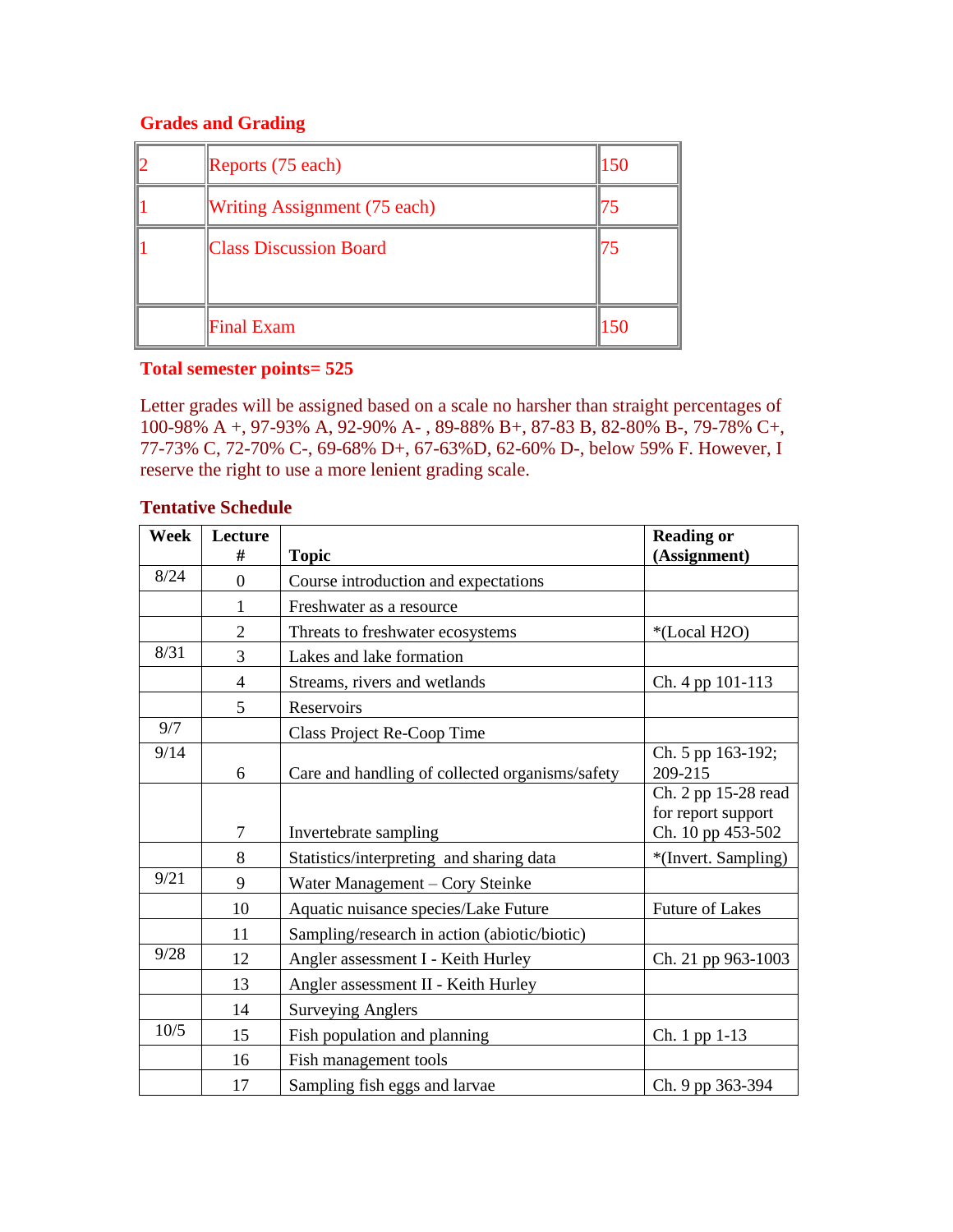| 10/12 | 18 | Gill nets, trap nets and seines (I)                   | Ch. 6 pp 223-253        |
|-------|----|-------------------------------------------------------|-------------------------|
|       | 19 | Gill nets trap nets and seines (II)                   | Ch. 7 pp 267-300        |
|       | 20 | Electrofishing                                        | Ch. 8 pp 320-354        |
| 10/19 |    | NO CLASS - Fall Break                                 |                         |
| 10/26 | 21 | Marine and Microchemistry - Mark Kaemingk             |                         |
|       | 22 | Age and growth                                        | Ch. 15 pp 677-721       |
|       | 23 | Food habits                                           | Ch. 16 pp 733-772       |
| 11/2  | 24 | Bioenergetics                                         |                         |
|       | 25 | Length/weight indices                                 | Ch. 14 pp 637-668       |
|       | 26 | Mark/tagging studies                                  | Ch. 11 pp 521-563       |
| 11/9  | 27 | Integrated management of linear systems<br>(Schumann) | Ch. 13 pp 608-630       |
|       | 28 | <b>Biodiversity discussion</b>                        | Winter and Hughes       |
|       | 29 | Hydroacoustics                                        | *(Biodiversity)         |
| 11/16 | 30 | Entrainment/fidelity                                  |                         |
|       | 31 | <b>Student Presentations</b>                          |                         |
|       | 32 | <b>Student Presentations (Continued)</b>              |                         |
| 11/23 | 33 | Platte River recovery program - Chad Smith            |                         |
|       | 34 | Aquatic habitat management                            |                         |
|       | 35 | Discussion on dams                                    |                         |
| 11/30 | 36 | Pallid sturgeon recovery - Gerald Mestl               |                         |
|       | 37 | Aquatic education concepts                            | Koupal and Krasny       |
|       | 38 | Economic impact                                       |                         |
| 12/7  | 39 | Conflict resolution - Bob Harms                       | *(Take home final)      |
|       | 40 | Biotic index vs. model                                | Schnute and<br>Richards |
|       | 41 | Take Home Test Prep/Final Thoughts                    | Index Koupal            |

"\*" in assignment column denotes an assignment will be provided at that time

Note: Final exam will be of a take-home test nature and be available around Dec 1<sup>st</sup>. The exam will be due by Dec. 11, 2018 by 11:59 PM Central Standard Time.

All late assignments are subject to a deduction of 5% per day.

# *Discussion*

Discussion period will be from Tuesday of the week through the next Monday. I anticipate taped lectures becoming available for viewing on Tuesday each week as they are being taped Monday evenings, so we will keep the discussion week similar. To receive full discussion credit you are anticipated to have multiple communications with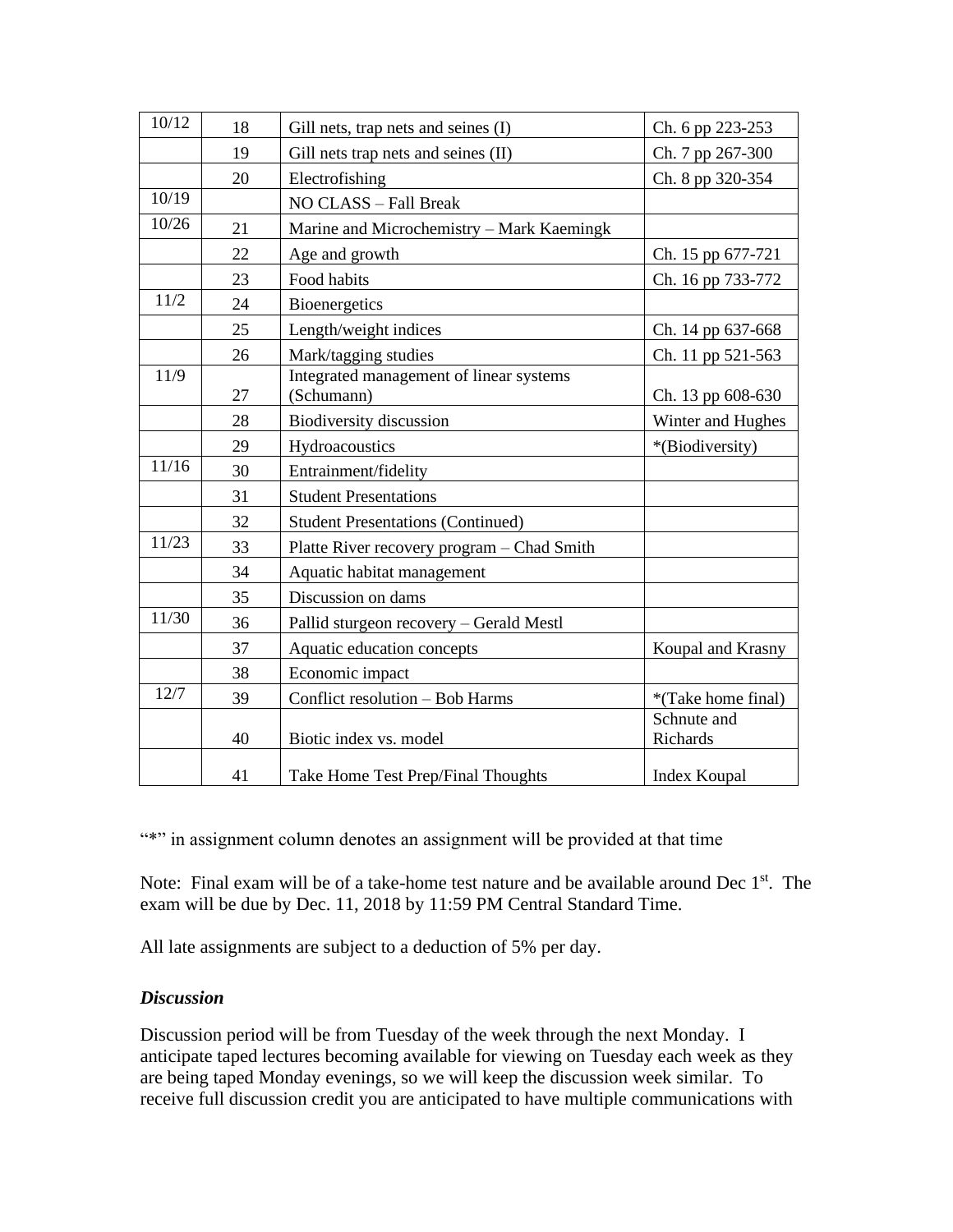substance, one of which needs to directly respond or address the topic, questions, or assignment provided each week. Points can be deducted for the original post occurring too late in the week, all communication within too narrow of a timeframe, not fulfilling requested responses or failure to make adequate discussion contributions. Discussions will periodically be graded and any points deducted will be explained by comments in the grade response. There are a total of 14 discussion weeks and I will include a 15 discussion opportunity that will relate to report of personal water conservation efforts (it will make sense when you see it). If you have questions about discussion participation make sure you send me an email for clarification.

# *Plagiarism*

Plagiarism is defined as using more than four consecutive words form a source without a citation. You may not use another's words directly without putting them within quotations. It is also plagiarism when either an author's ideas or organization of concepts are used without giving a citation. We expect you to use references for assignments given in this course and we expect you to cite your sources. Students caught plagiarizing will receive a failing grade for the assignment and will face additional punishments up to expulsion as outlined by [University policy.](http://aaunk.unk.edu/catalogs/current/acregdis.htm) We invite you to visit the online resource http://www.plagiarism.org/ to make sure you understand what plagiarism is and how to avoid it.

# **Students with Disabilities or Those Who are Pregnant**

### **Students with Disabilities**

It is the policy of the University of Nebraska at Kearney to provide flexible and individualized reasonable accommodation to students with documented disabilities. To receive accommodation services for a disability, students must be registered with the UNK Disabilities Services for Students (DSS) office, 175 Memorial Student Affairs Building, 308- 865-8214 or by email [unkdso@unk.edu](mailto:unkdso@unk.edu)

### **UNK Statement of Diversity & Inclusion:**

UNK stands in solidarity and unity with our students of color, our LatinX and international students, our LGBTQIA+ students and students from other marginalized groups in opposition to racism and prejudice in any form, wherever it may exist. It is the job of institutions of higher education, indeed their duty, to provide a haven for the safe and meaningful exchange of ideas and to support peaceful disagreement and discussion. In our classes, we strive to maintain a positive learning environment based upon open communication and mutual respect. UNK does not discriminate on the basis of race, color, national origin, age, religion, sex, gender, sexual orientation, disability or political affiliation. Respect for the diversity of our backgrounds and varied life experiences is essential to learning from our similarities as well as our differences. The following link provides resources and other information regarding D&I:<https://www.unk.edu/about/equity-access-diversity.php>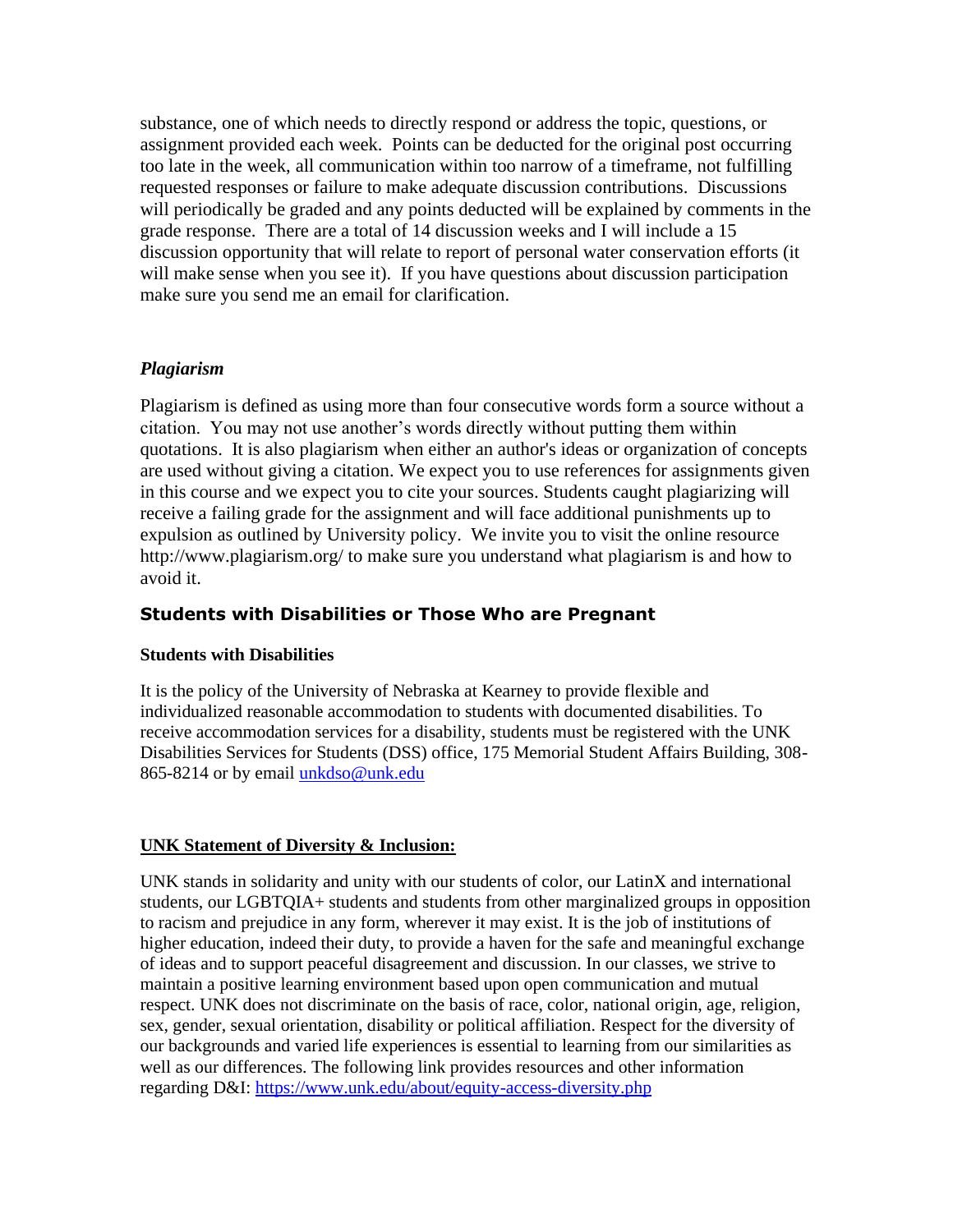### **Students Who are Pregnant**

It is the policy of the University of Nebraska at Kearney to provide flexible and individualized reasonable accommodation to students who are pregnant. To receive accommodation services due to pregnancy, students must contact Cindy Ference in Student Health, 308-865-8219. The following link provides information for students and faculty regarding pregnancy rights. [http://www.nwlc.org/resource/pregnant-and-parenting-students](https://urldefense.proofpoint.com/v2/url?u=http-3A__www.nwlc.org_resource_pregnant-2Dand-2Dparenting-2Dstudents-2Drights-2Dfaqs-2Dcollege-2Dand-2Dgraduate-2Dstudents&d=DwMFAg&c=Cu5g146wZdoqVuKpTNsYHeFX_rg6kWhlkLF8Eft-wwo&r=BJkIhAaMtWY7PlqIhIOyVw&m=RgBL3s2VNHfvD5ReMK2q_PhwYU8dbEt1vxs1BO4WkpQ&s=MmB91XAzaW-E7UPMXPGx9tWJQbTWJYyYzM8gLjhEzQ0&e=)[rights-faqs-college-and-graduate-students](https://urldefense.proofpoint.com/v2/url?u=http-3A__www.nwlc.org_resource_pregnant-2Dand-2Dparenting-2Dstudents-2Drights-2Dfaqs-2Dcollege-2Dand-2Dgraduate-2Dstudents&d=DwMFAg&c=Cu5g146wZdoqVuKpTNsYHeFX_rg6kWhlkLF8Eft-wwo&r=BJkIhAaMtWY7PlqIhIOyVw&m=RgBL3s2VNHfvD5ReMK2q_PhwYU8dbEt1vxs1BO4WkpQ&s=MmB91XAzaW-E7UPMXPGx9tWJQbTWJYyYzM8gLjhEzQ0&e=)

### **Reporting Student Sexual Harassment, Sexual Violence or Sexual Assault**

Reporting allegations of rape, domestic violence, dating violence, sexual assault, sexual harassment, and stalking enables the University to promptly provide support to the impacted student(s), and to take appropriate action to prevent a recurrence of such sexual misconduct and protect the campus community. Confidentiality will be respected to the greatest degree possible. Any student who believes she or he may be the victim of sexual misconduct is encouraged to report to one or more of the following resources:

Local Domestic Violence, Sexual Assault Advocacy Agency 308-237-2599

Campus Police (or Security) 308-865-8911

Title IX Coordinator 308-865-8655

Retaliation against the student making the report, whether by students or University employees, will not be tolerated.

If you have questions regarding the information in this email please contact Mary Chinnock Petroski, Chief Compliance Officer [\(petroskimj@unk.edu](mailto:petroskimj@unk.edu) or phone 8400).

### **COVID Policy Awareness**

**University Policies Related to COVID-19:** The university community is deeply concerned for the well-being of its students, faculty, and staff. Keeping each other as safe as possible will require commitment from each of us; failure to do so will literally place lives in danger. The full policy relating to mitigation of the spread of infectious diseases can be found at<https://www.unk.edu/coronavirus/> Policies that apply to all courses (online, remote, blended, or face-to-face) include:

• Students shall monitor their health daily. No student shall attend classes in person while sick. Those who have had contact with positive-tested individuals or show COVID-19 related symptoms must have clearance from the Public Health Center prior to returning to face-to-face classes. There will be no penalties for missing